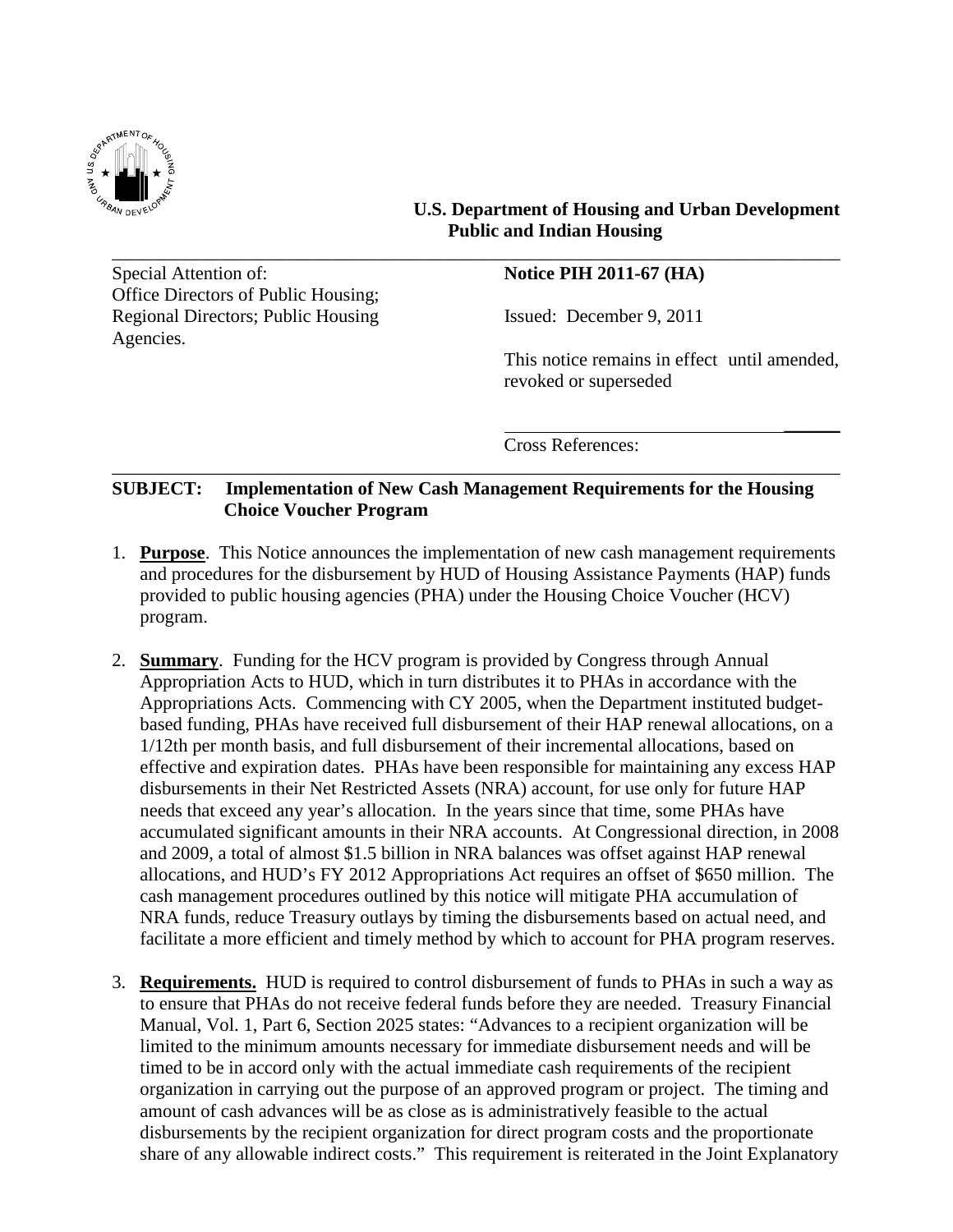Statement of the Committee of Conference that accompanies the 2012 Appropriations Act, which states that the conferees expect HUD to follow Treasury's rules on cash management in the tenant based rental assistance account.

- 4. **Procedures.** Beginning January, 2012, in order to mitigate the accrual of excess funds at the PHA level and to comply with cash management requirements, the Department will distribute funds to PHAs monthly, based on the most recent assessment of needs. The elements of the process will include:
	- **a.** Each month's disbursement to each PHA will be based on the most recent quarter's validated PHA costs from the Voucher Management System. For example, the January through March 2012 disbursements will be based on actual costs incurred for the period of July through September 2011. Disbursements for the months of April through June 2012 will be based on actual costs incurred for the period of October through December 2011.
	- **b.** The initial disbursement will include a small additional amount (a margin) for each PHA, based on their current costs, to readily account for nominal increases. The disbursement will alleviate the need for most frontload requests. However, PHAs whose monthly costs exceed the disbursements and who have used the margin may submit a request for an additional advance/frontload to their Financial Analyst at the Financial Management Center (FMC) for review and approval. The request should include leasing and expenses data for any month(s) not yet reported in VMS and the PHA's projected HAP expenses for the quarter to which the request applies. Please note that advances are limited to available funding, which includes BA eligibility and available NRA.
	- **c.** Disbursements will continue to be scheduled to arrive at the PHAs' banks on the first business day of the month, which is the date on which PHAs issue their Housing Assistance Payments checks to property owners. This schedule ensures that PHAs do not receive advances from HUD for more than each PHA's immediate disbursement needs. A recent month's actual VMS data shows that less than one-half of one percent of HAP funds are disbursed to cover costs incurred other than on the first day of the month.
	- **d.** At the end of each quarter, and as soon as data for the final month of the quarter has been validated, each PHA's actual costs will be compared to funds disbursed for the quarter and investment interest earned each month (as reported in VMS). Subsequent disbursement(s) will be adjusted as needed to immediately recoup any excess disbursements. Any disbursement shortfalls will be made up through extra disbursement(s). A final reconciliation will be performed at the end of the year in accordance with procedures that will be announced at a later date. This reconciliation will include updating actual HAP expenses for the year, as PHAs may have revised their prior VMS submissions after quarterly reconciliations were completed. The purposes of the final reconciliation will be to:
		- 1. Determine total HAP expenses incurred by the PHA for the year and compare them to total HAP disbursements to the PHA for the year in order to determine whether the PHA has received excess or insufficient advances. An additional payment or offset will be provided as needed to complete this reconciliation of funds;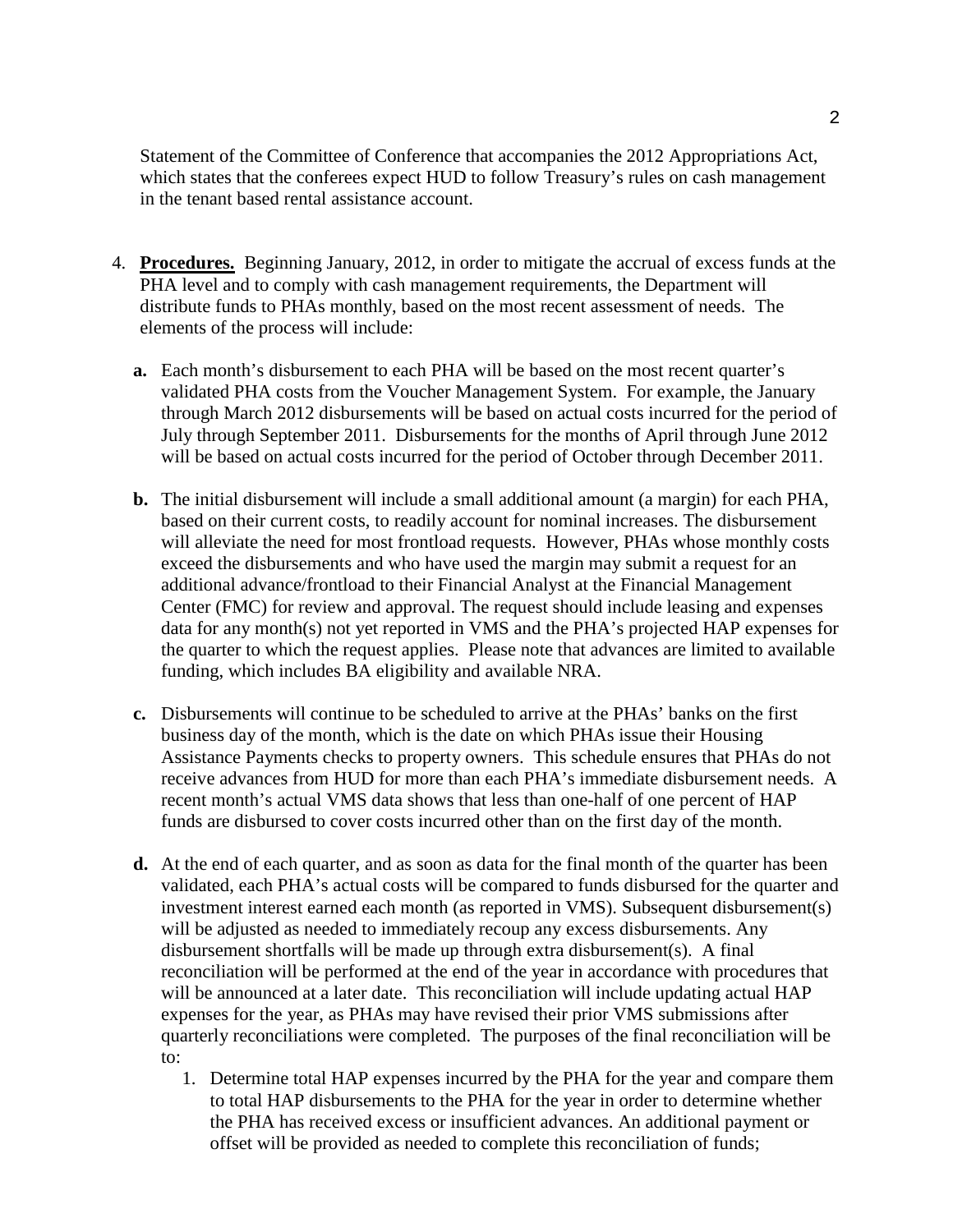- 2. Compare HAP budget authority provided and other revenue for the year to HAP costs for the year in order to determine the increase or decrease to the program reserve and the new balance.
- **e.** Incremental funding for first-time vouchers, such as special purpose vouchers (including HUD VASH and tenant protection), will continue to be disbursed according to contract effective and expiration dates, as it nationally represents a very small percentage of the funds disbursed annually.
- **f.** Any excess HAP funds held by a PHA, as well as any existing NRA balances, are required to be deposited in an interest-bearing account at the available rate. The year-end reconciliation will include the collection of any interest accrued on the funds.
- 5. **Program Reserves and NRA Balances.** The process of disbursing only the funds required for current HAP costs will result in the re-establishment of HUD-held program reserves, whereby excess HAP funds will remain obligated but undisbursed at the HUD level rather than held by the PHAs. This will move new budget authority into the program reserves if it is not needed for current costs. Existing NRA balances currently held by PHAs will ultimately also be transitioned to the cash management process and the program reserves, via their use in lieu of HUD disbursing additional budget authority. (For example, if the monthly disbursement for the PHA under the cash management disbursement methodology is \$700,000 and the NRA balance at the PHA is \$500,000, HUD will disburse \$200,000 to the PHA. The remaining \$500,000 will be maintained by HUD as part of the PHA's HUD-held reserve. The PHA will use the NRA at the PHA along with the \$200,000 disbursement to make their HAP payments for that month.) PHAs will be advised when this transition will begin, and should now ensure that all NRA funds are readily available. To assist PHAs with this process, HUD will shortly issue to each PHA a report of the September 30, 2011 NRA balance, as calculated by HUD and as reported by the PHA, for PHA review.
- 6. These cash management procedures and the use of existing NRA balances in lieu of new budget authority will not change the amount of funding to which each PHA is entitled each year; nor does the transition from PHA-held NRA to the PHA reserve being maintained by HUD reduce the PHA's available HAP resources. Funding allocations will continue to be calculated in accordance with the requirements of each year's Appropriations Act. The only change that will occur is that NRA accounts will no longer be maintained by PHAs, and all excess budget authority will be held on behalf of the individual PHAs by HUD in the program reserves, as was the case prior to CY 2005. PHAs will still be able to access their program reserves for eligible HAP needs whenever necessary by contacting their Financial Analyst at the FMC.
- 7. **Moving to Work (MTW) PHAs.** PHAs participating in the Moving to Work demonstration are also subject to the cash management requirements. HUD will calculate the monthly disbursements in the same manner as described above. Any MTW PHA whose needs for the month will exceed the calculated amount will also contact their Financial Analyst at the FMC to request an additional disbursement amount. The additional disbursement amount may include not only increased HAP costs, but also any eligible MTW non-HAP expenses that the MTW PHA will pay during the month.